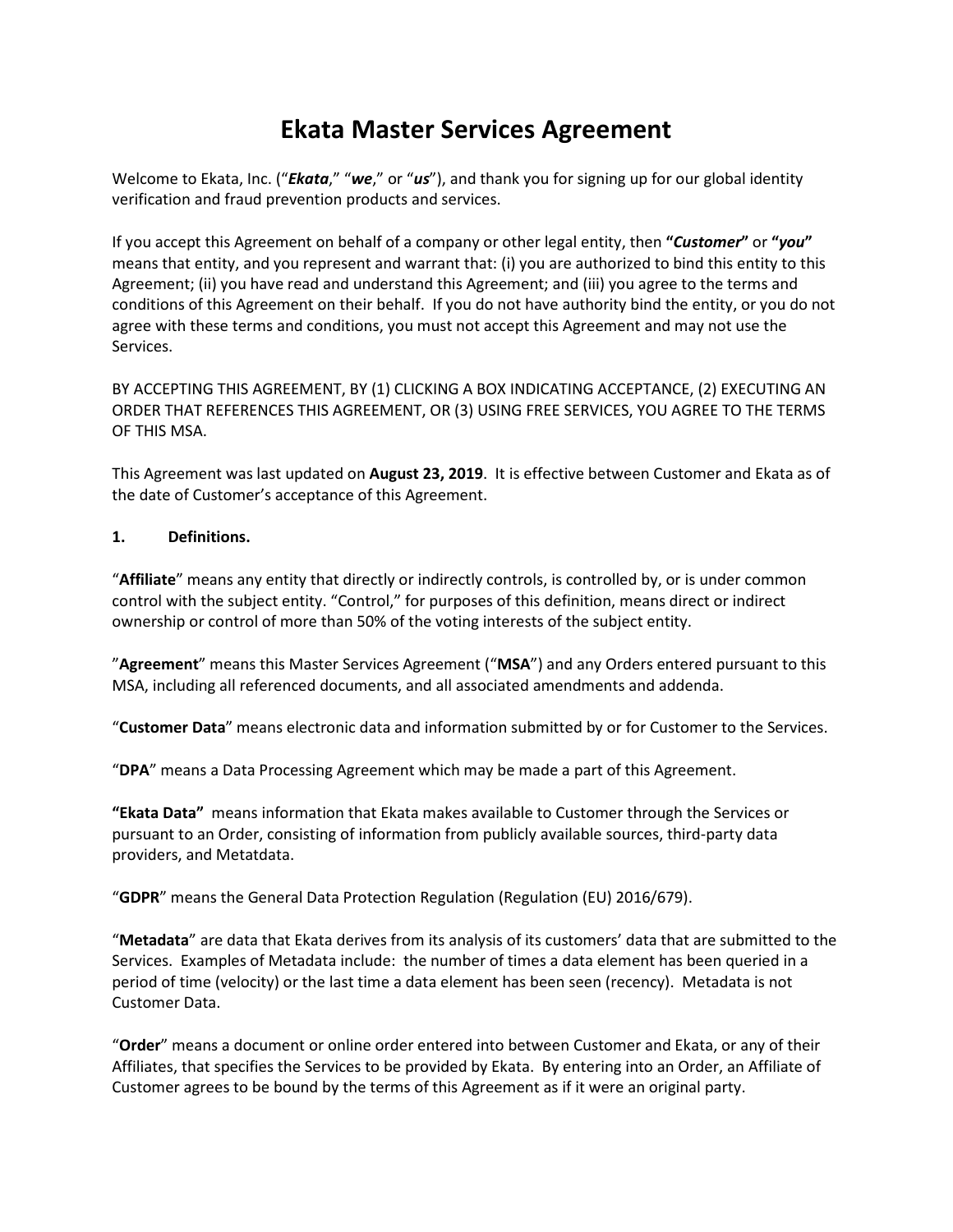"**Purchased Services**" means the Services and Ekata Data that Customer or its Affiliate purchases under an Order. Purchased Services do not include Services provided pursuant to a free trial.

"**Services**" are Ekata's suite of global identity verification products and services provided to Customer under an Order, or pursuant to a free trial, that Ekata makes available online. "Services" exclude Ekata Data.

"**User**" means an individual who is authorized by Customer to access or use the Services, and who has been provided a user id and password, or other account credential. For example, Users may include employees, contractors and agents of Customer.

# **2. Our Commitments to You**

**2.1 Services and Ekata Data**. Ekata will make the Services and Ekata Data available to you pursuant to this Agreement. The Services are comprised of digital identity verification and fraud prevention products and services, some or all of which you may elect to receive. You will access Ekata Data through the Services, and we will provide the application programming interface(s) and web portal(s) to enable your access. Ekata provides certain Services and Ekata Data by employing machine learning techniques that identify patterns in data by using algorithmic models. These models leverage Ekata Data, Customer Data, and data provided by Ekata's other customers. When you submit Customer Data to the Services, Ekata may analyze Customer Data in conjunction with Ekata Data and other customers' data, to create Metadata to provide results to your query.

**2.2 Security of Customer Data.** Ekata will maintain a security program with reasonable and appropriate administrative, physical, and technical safeguards designed to protect your Customer Data against unauthorized access or disclosure. As part of these safeguards, we cryptographically hash your Customer Data when we use them in our algorithmic models. For more information on Ekata's security initiatives, please see our Security Overview and FAQ, available *[here](https://ekata.com/security-overview-and-faq)*.

**2.3 Customer Data Deletion.** Upon termination of this Agreement, you may request deletion of your Customer Data. Subject to the "Use of Customer Data" section below, Ekata will delete Customer Data within 90 days.

## **2.4 Data Protection.**

**2.4.1 GDPR.** To the extent you submit personal data from the European Economic Area (EEA), the United Kingdom or Switzerland to the Services, our DPA foun[d here](https://ekata.com/ekata-agreements-and-terms/) is hereby incorporated by reference and shall apply to the extent Customer Data includes Personal Data, as defined in the DPA. If you have transferred personal data originating in the EEA, the United Kingdom and Switzerland to us, the Standard Contractual Clauses attached to the DPA will apply. Customer and its applicable Affiliates are the data exporter(s), and Customer's acceptance of this Agreement, and an applicable Affiliate's execution of an Order, will also be treated as its execution of the DPA and Standard Contractual Clauses. You acknowledge that Ekata does not merely process data but also controls the purpose and means of the data processing contemplated by this Agreement.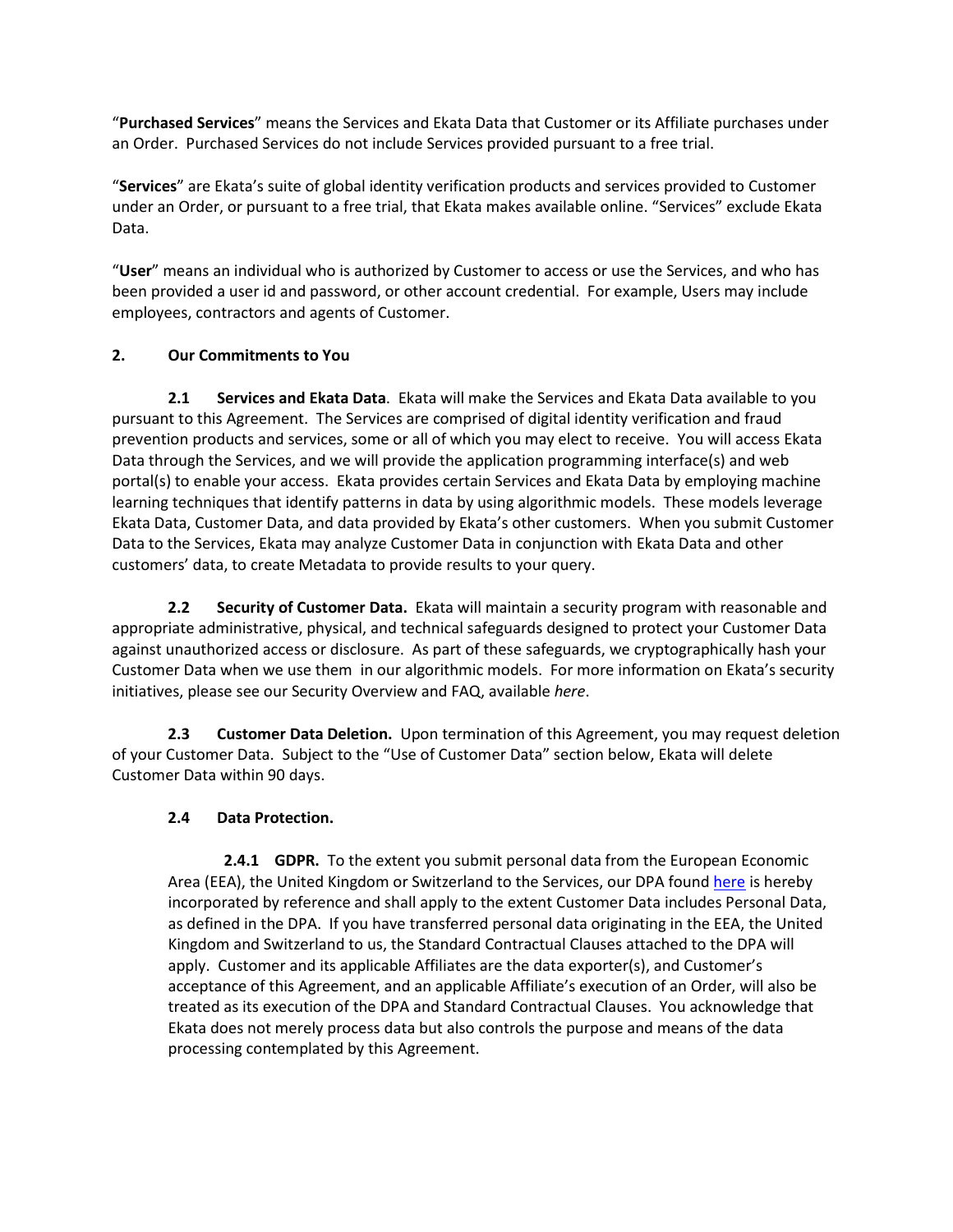**2.4.2 Our Privacy Policy.** With respect to Ekata Data that we make available to Customer, we will (a) ensure that we have posted a privacy policy that complies with applicable law and, as applicable, adequately discloses the sale and disclosure of information to categories of third parties, (b) obtain consent and offer opt-outs that may be required under applicable law, (c) not disclose or make available to Customer personal data about any individuals who are 17 years old or younger.

**2.5 Support.** We provide support for the Purchased Services in accordance with our service [tiers.](https://ekata.com/ekata-agreements-and-terms/) In addition, we will make the Purchased Services available 24 hours a day, 7 days a week, in accordance with our [service level agreement.](https://ekata.com/ekata-agreements-and-terms/)

**2.6 Compliance with Laws.** Subject to your use of the Services in accordance with this MSA and any applicable Orders, we will provide the Services in accordance with laws applicable to our provision of the Services to our customers generally—meaning without regard to your particular use of the Services.

**2.7 Data Evaluations**. If you register on our web site or enter into an Order for a free data evaluation, we will make the applicable Services available to you on a trial basis free of charge until the earlier of (a) the end of the free evaluation period for which you registered or the period indicated in the Order, (b) the start date of the Purchased Services ordered by you following the evaluation, and (c) termination by Ekata, in its sole discretion. Additional trial terms and conditions may appear on an Order or the trial registration web page, and are made a part of this Agreement by reference.

NOTWITHSTANDING THE "REPRESENTATIONS AND WARRANTIES" SECTION AND "INDEMNIFICATION BY EKATA" SECTION, DURING A FREE TRIAL THE SERVICES ARE PROVIDED "AS-IS", WITHOUT ANY WARRANTY OF ANY KIND. WE SHALL HAVE NO INDEMNIFICATION OBLIGATIONS, NOR LIABILITY OF ANY TYPE, WITH RESPECT TO THE SERVICES FOR THE FREE TRIAL PERIOD UNLESS THE EXCLUSION OF LIABILITY IS NOT ENFORCEABLE UNDER APPLICABLE LAW, IN WHICH CASE OUR LIABILITY SHALL NOT EXCEED \$5,000.00. NOTWITHSTANDING ANYTHING TO THE CONTRARY IN THE "LIMITATION OF LIABILITY" SECTION, YOU ARE FULLY LIABLE FOR ANY DAMAGES ARISING OUT OF YOUR OR YOUR AFFILIATES' USE OF THE SERVICES AND EKATA DATA DURING ANY FREE TRIAL PERIOD, YOUR BREACH OF THIS AGREEMENT, AND YOUR INDEMNIFICATION OBLIGATIONS HEREUNDER.

## **3. Your Responsibilities**.

**3.1 Generally.** You will be responsible for your compliance with this Agreement and any Orders, and for the compliance of all Affiliates and Users. You will use commercially reasonable efforts to prevent unauthorized access to or use of the Services and Ekata Data, and will notify us without undue delay of any such unauthorized access or use. You will use the Services and Ekata Data only in accordance with this Agreement and any Orders. You are solely responsible for ensuring that your use of the Services and Ekata Data, including your provision of Customer Data to Ekata as contemplated hereunder, does not violate the laws of the applicable jurisdictions in which you do business. Any use of the Services in breach of this Section by Customer, its Affiliates, or any Users, may result in Ekata's immediate suspension of the Services; however, Ekata will use commercially reasonable efforts under the circumstances to provide you with notice and an opportunity to remedy a breach prior to suspension.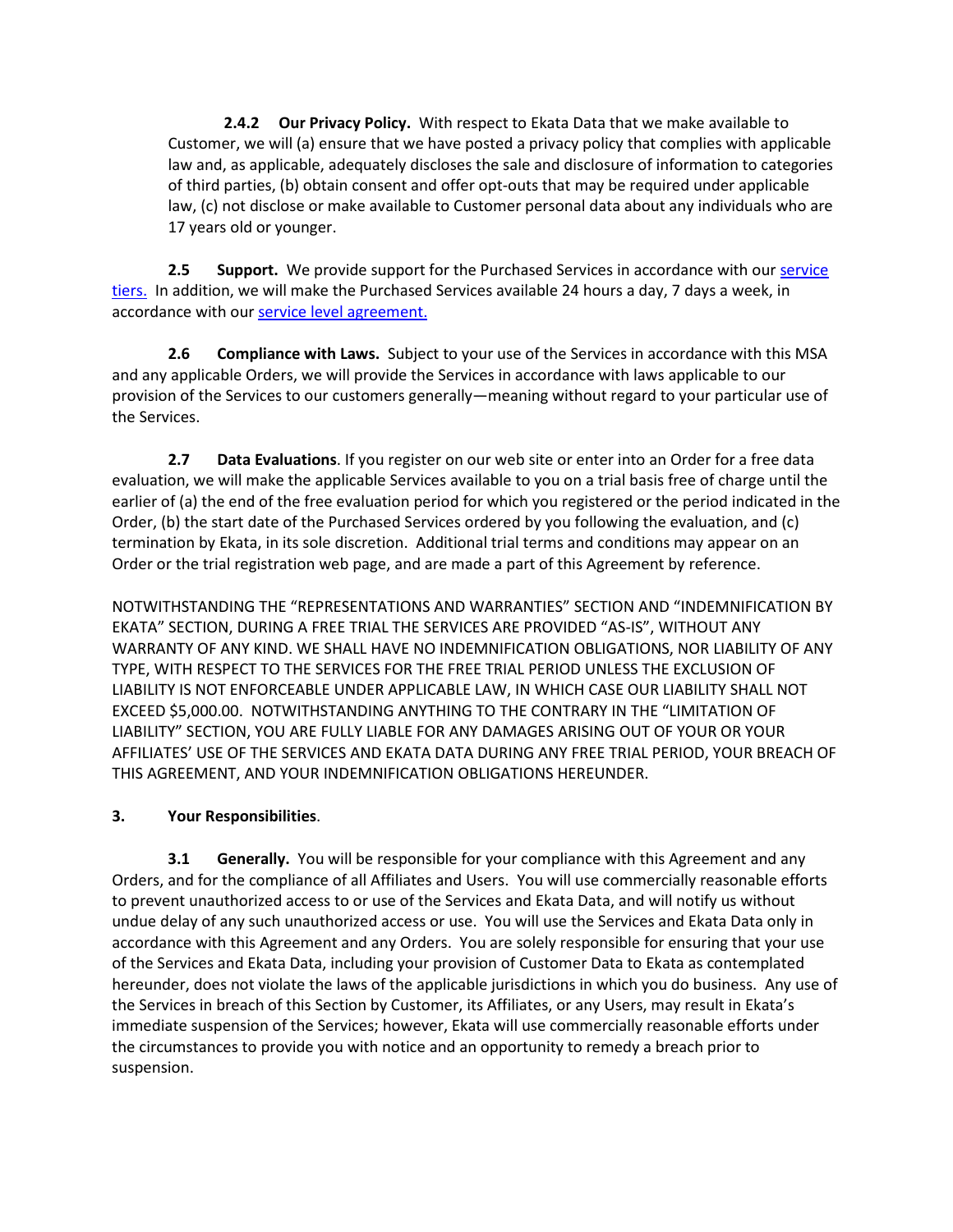**3.2 Your Privacy Policy.** You will not collect, nor provide to Ekata, any Customer Data that is not collected or stored in accordance with applicable law and your privacy policy (or the privacy policy of your customers, if applicable). You will ensure that your privacy policy is readily accessible to anyone from whom you collect data and, if required by applicable law, provide individuals with the ability to exercise rights applicable to their personal information, such as opting-out of disclosure of their personal information by you. You are solely responsible for obtaining any consents required in connection with your provision of Customer Data to Ekata for the purposes described in this Agreement.

## **3.3 Restrictions.**

**3.3.1 General Restrictions.** Customer will not: (a) make any Services or Ekata Data available to anyone other than Customer, its Affiliates, and their respective Users; (b) use the Services or Ekata Data for the benefit of anyone other than Customer or its Affiliates; (c) falsify or alter any unique identifier assigned to Customer, or otherwise obscure or alter the source of queries to the Services; (d) permit direct or indirect access to or use of any Services or Ekata Data in a way that circumvents any usage limits; (e) reproduce, modify, distribute, disassemble, reverse engineer or create derivative works based on any portion of the Services; (f) violate or attempt to violate the security of the Services, or introduce any malicious code into the Services; (g) use the Services or Ekata Data to build a competitive product or service; or (h) submit Customer Data to the Services that contain any information deemed "sensitive" under applicable law (such as government identification numbers, financial account information, or information related to children).

**3.3.2 Data Use Restrictions.** Customer will use the Ekata Data for identity verification and fraud detection and prevention use cases only, and will not: (a) use the Ekata Data for marketing purposes; (b) use the Ekata Data in violation of any applicable law, rule, or regulation or in violation of any third-party right; (c) store the Ekata Data for purposes other than Customer's own internal business purposes; (d) use the Ekata Data in conjunction with illicit activities; (e) store or cache the Ekata Data to avoid making additional queries to the Services; (f) merge stored Ekata Data with other data unless it is coded or tagged to indicate Ekata as its source; or (g) use the Ekata Data for file download in a fixed page format (i.e., create a printable, downloadable directory of personal information).

**You acknowledge that the Service is not provided by a "consumer reporting agency" as that term is defined in the Fair Credit Reporting Act ("FCRA") and the Ekata Data do not constitute "consumer reports" as defined in the FCRA. Accordingly, the Ekata Data may not be used as a factor in determining eligibility for credit, insurance, employment or any other purpose in which a consumer report may be used under the FCRA (or any similar consumer credit law in the United States of America or otherwise).**

**3.4 Orders and Accounts**. In order to access the Services and Ekata Data, you must enter into an Order or create a user account. You agree to pay us for the Services that you order through your account or as stated on an Order. Your Users may also be required to create accounts. You agree that the account information you provide will be accurate and complete at the time you provide it and you will maintain and update such information to keep it accurate and complete. We may contact you and require confirmation of your account information before you use or continue to use the Services. We reserve the right to terminate any licenses granted hereunder and to refuse to provide you access to the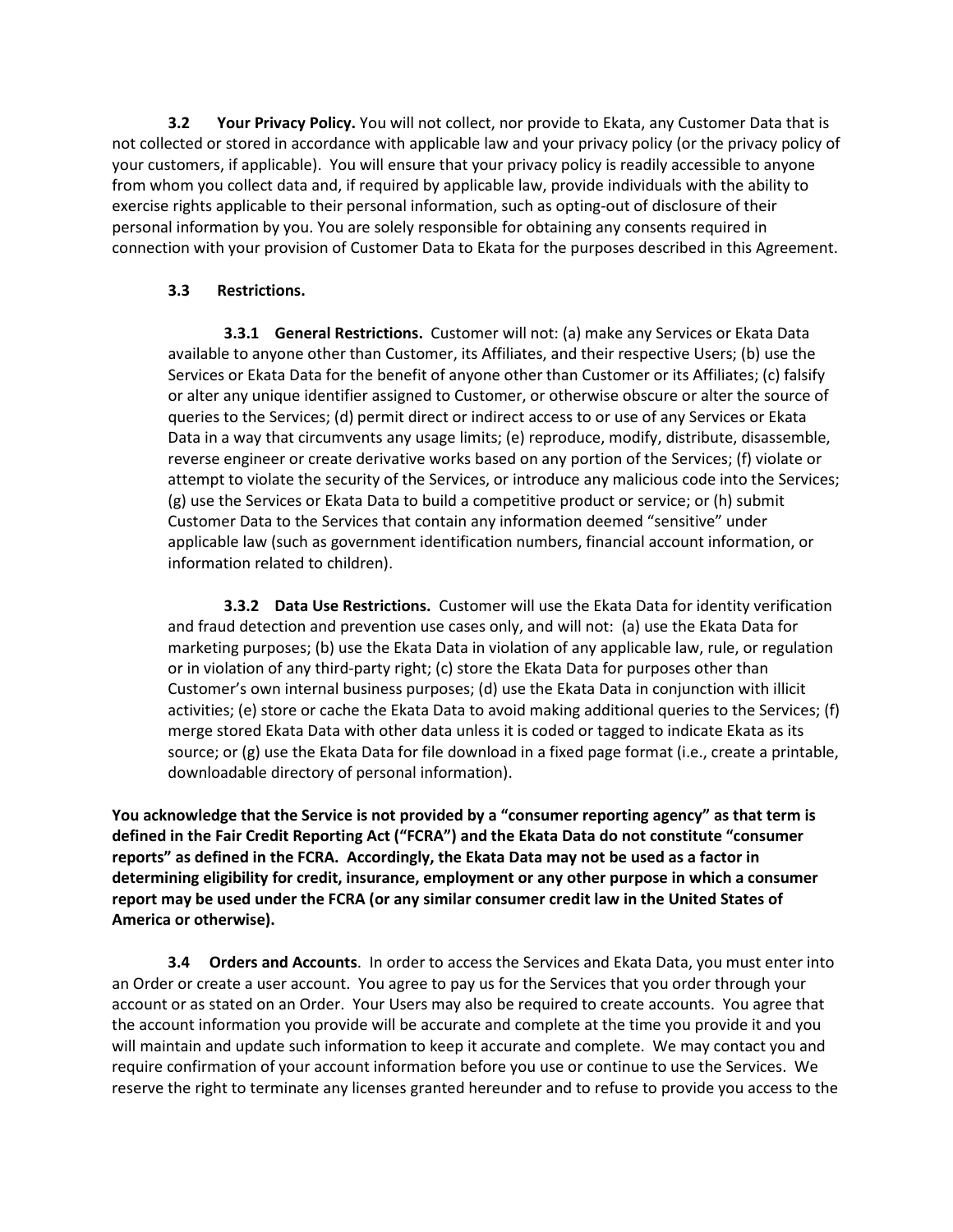Services if, in our sole discretion, we determine that any of your account information is, or appears to be, inaccurate, incomplete, or fraudulent.

**3.4.1 Per Query and Per Seat.** If you sign up for a Purchased Service sold on a per query basis, you will be charged either for the monthly minimum number of queries to which you agreed or the actual number of queries performed, whichever is greater. If you sign up for a Purchased Service sold on a per seat basis, you will instead be charged for the number of seat licenses issued to your account during the applicable billing period, prorated for partial periods. **NOTE: Ekata may limit or suspend accounts of customers who have purchased seat licenses whose accounts are used to submit queries to the Services with a velocity that is inconsistent, in Ekata's sole discretion, with the typical query velocity of a single, human user.**

#### **4. Proprietary Rights.**

#### **4.1 Customer Data**

**4.1.1 Ownership of Customer Data.** As between Ekata and you, you own and retain all right, title, and interest in and to your Customer Data. You grant to us a limited, royalty-free, non-exclusive, worldwide right and license to store, access, use, copy, and create derivative works from the Customer Data, but only as set forth in this Agreement.

**4.1.2 Use of Customer Data.** You agree that we may analyze and store Customer Data for as long as reasonably necessary (but not longer than three years) to provide identity verification and fraud detection services through the Services. We store Customer Data in a securely encrypted format to enable us to bill for the Services, to provide customer service to you, and to apply machine learning techniques that help us identify patterns in the data. When we apply machine learning to Customer Data, these data (a) will be pseudonymized through cryptographic hashing, (b) will be aggregated with data from other customers of the Services, and (c) will not be made available to any other customer. For clarity, no Metadata provided through the Services includes any identifiers that indicate that you are a source of Metadata.

#### **4.2 Ekata Data and the Services**

**4.2.1** As between Ekata and you, Ekata owns all rights, title and interest in and to the Services, the Ekata Data, and Metadata, and any enhancements or modifications thereto. No rights are granted to you hereunder other than as expressly set forth herein. Subject to your compliance with all of the terms and conditions of this Agreement, and in consideration of your promises reflected herein and your payment of related fees and taxes, Ekata grants to you a limited, royalty-free, non-exclusive, worldwide right and license to access and use the Services and the Ekata Data, as set forth in this Agreement and any Orders, for the duration of this Agreement.

**4.2.2 Feedback.** You grant Ekata a worldwide, perpetual, irrevocable, royalty-free license to use and incorporate into our services any suggestion, enhancement request, or other feedback provided by you or Users relating to the Services.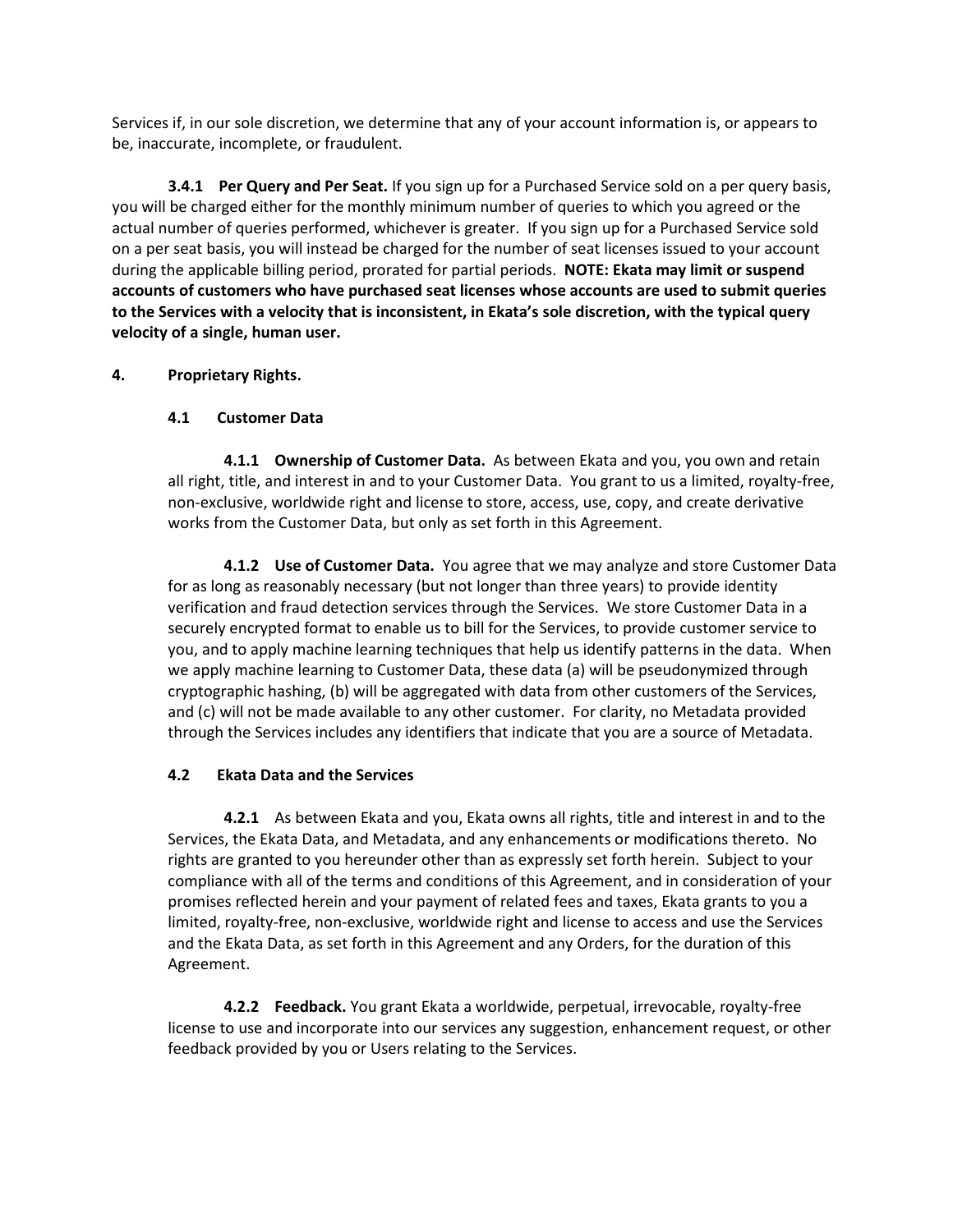#### **5. Fees and Payment**

**5.1** Fees. Unless otherwise agreed in a signed writing, you will pay all fees specified in any Order. Except as otherwise specified herein or in an Order, payment obligations are non-cancelable and fees paid are non-refundable, and minimum monthly or annual commitments that you purchase cannot be decreased during the relevant term, or rolled into any future time period.

**5.2 Payment.** Payment terms will be specified in an Order, but fees are generally invoiced in advance on all annual or monthly committed amounts. Payments may be made by either electronic funds transfers made directly from your bank account or by charging your credit card account. You authorize us to obtain payment for all Purchased Services listed in the Order for the initial term and any renewal terms. To the extent the terms regarding fees, payment, contract renewal, and contract term of an Order conflict with the terms of this MSA, the Order will control.

**5.3 Unauthorized access**. In the event of unauthorized access of the Services or Ekata Data through your account, you should immediately notify us. You will remain responsible for all fees incurred through your account until the time you notify us of the unauthorized access. However, you shall not be responsible for unauthorized access caused by our gross negligence or willful misconduct. Our records will presumptively determine your usage of the Services and fees due hereunder, and we reserve the right to issue refunds or credits at our sole discretion. If we issue a refund or credit, we are under no obligation to issue the same or similar refund in the future.

**5.4 Taxes.** Our stated fees do not include any taxes, duties or other governmental assessments, including, for example, value-added, sales, use or withholding taxes, that are assessable by any jurisdiction whatsoever (collectively, "**Taxes**"). You are responsible for paying all Taxes associated with your purchases. If we have a legal obligation to pay or collect Taxes for which you are responsible, we will invoice you and you will pay that amount unless you provide us with a valid tax exemption certificate. Notwithstanding the foregoing, we are solely responsible for taxes assessable against us based on our income and employees.

**5.5 Errors.** If a price stated on an Order is determined by us, in our sole discretion, to be in error, we are not under any obligation to offer you access to the Services at that price. We will notify you of the error and give you the opportunity to cancel your order and obtain a refund if payment has already been made. If you believe someone else has used your account or you are being charged for a product you do not have, please contact your account representative or [Customer Support.](https://support.ekata.com/hc/en-us/requests/new)

**5.6 Overdue Charges.** We may charge late interest on any unpaid amount due at the rate of one and one half percent (1.5%) of the outstanding balance per month, or at the maximum rate permitted by law, whichever is lower, from the date such payment was due until the date it is paid. You will be responsible for all costs we incur in connection with the collection of unpaid amounts, including court costs, attorneys' fees, collection agency fees and any other associated costs.

**5.7 Suspension and Payment Disputes.** If you owe any fees under this Agreement that are more than 45 days overdue, we may, without limiting our other rights and remedies, accelerate your unpaid fee obligations so that all obligations under your Agreement immediately become due and payable. We may also suspend Services until such amounts are paid in full; however, we will give you at least 10 days' prior notice before suspending the Services, unless you pay by credit card or direct debit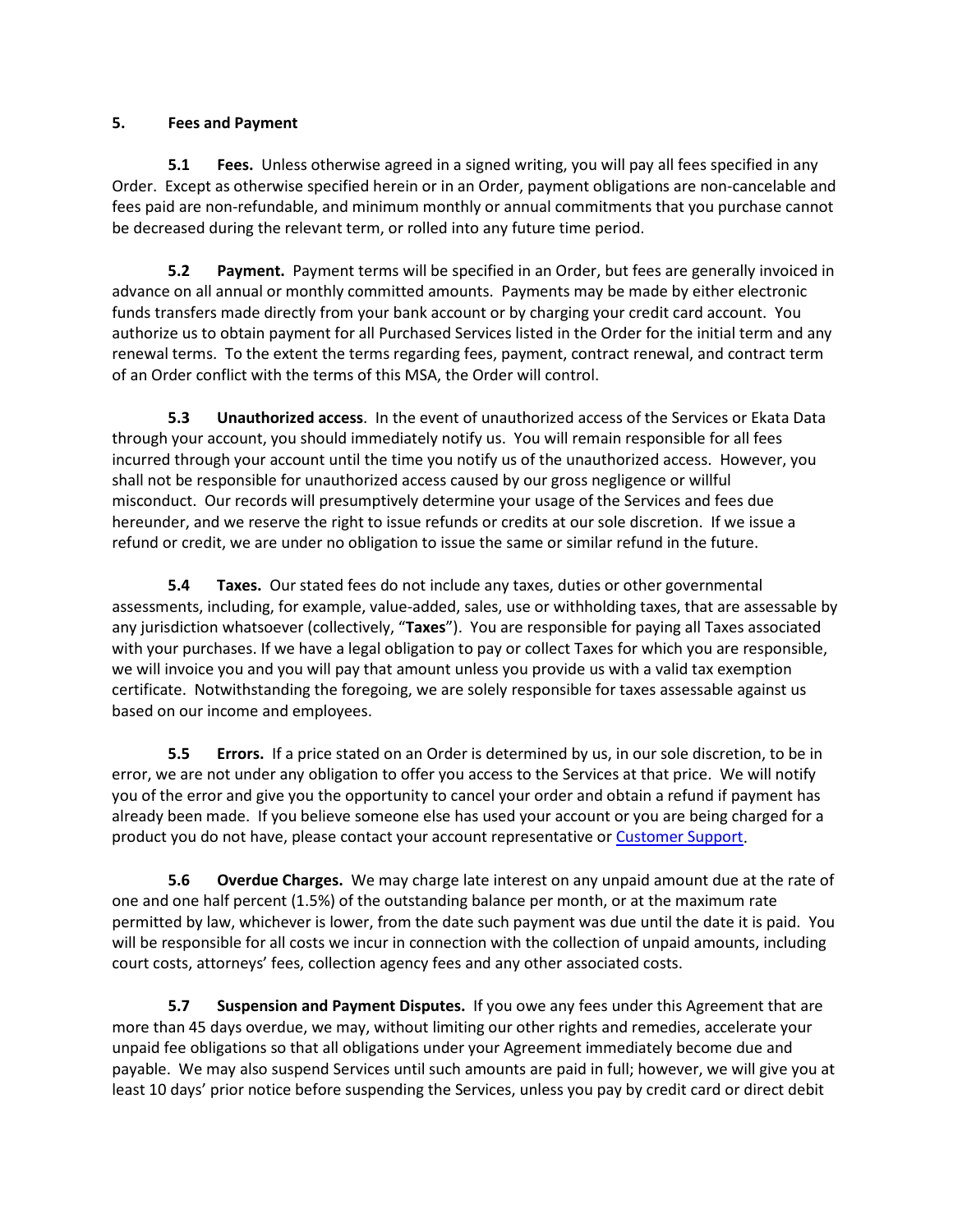and your payment has been declined. We will not exercise our late payment rights, however, if you are disputing the charges reasonably and in good faith and are cooperating diligently to resolve the dispute.

**5.8 Purchases through Third Parties.** If you have purchased the Services through a third party, this Section 5 may not apply to you. We are not liable to you for any claims related to purchases made through third parties, so please contact the third party directly.

# **6. Term and Termination.**

**6.1 Term Commencement.** This Agreement commences on the date you first accept it (by using or gaining access to the Services), and continues so long as Ekata is providing the Services to you. Each Order will identify the initial subscription period for the applicable Services.

**6.2 Term and Renewal.** Unless otherwise provided in your Order, you agree that you have purchased the Purchased Services and access to Ekata Data on an annual (12-month) commitment. Unless otherwise provided in your Order, your Order will renew annually thereafter for 12-month periods unless one of us provides the other with written notice of termination at least 30 days prior to the end of the annual term. After the initial term, if Ekata's pricing increases, Ekata will give you at least 60 days prior notice of the planned increased, and increases will take effect at renewal.

**6.3 Termination for Cause.** Either one of us may terminate this Agreement for cause if the other party (i) materially breaches this Agreement, and has not cured the breach within 30 days of receiving written notice from the other party, or (ii) becomes the subject of a petition in bankruptcy or any other proceeding relating to insolvency, receivership, liquidation or assignment for the benefit of creditors or cancellation or readjustment of substantially all of its obligations.

**6.4 Payment on Termination.** If you terminate this Agreement in accordance with Section 6.3(i) above, Ekata will refund you any prepaid fees covering the remainder of the term of your Order(s) after the effective date of termination. If this Agreement is terminated by us in accordance with the same section, you will pay any unpaid fees covering the remainder of the term of all Orders to the extent permitted by applicable law. In no event will termination relieve Customer of its obligation to pay any fees payable to Ekata for the period prior to the effective date of termination.

**6.5 Surviving Provisions**. The sections titled "Fees and Payment," "Proprietary Rights," "Payment on Termination," "Surviving Provisions," "Confidentiality," "Disclaimers," "Limitation of Liability," "Indemnification," and "Miscellaneous" will survive any termination or expiration of this Agreement, and the section titled "GDPR" will survive any termination or expiration of this Agreement for so long as Ekata retains possession of Customer Data.

# **7. Confidentiality.**

**7.1 Definition of Confidential Information.** "Confidential Information" means all information disclosed by a party ("**Disclosing Party**") to the other party ("**Receiving Party**"), whether orally or in writing, that is designated as confidential or that reasonably should be understood to be confidential given the nature of the information and the circumstances of disclosure. Confidential Information of Customer includes Customer Data; Confidential Information of Ekata includes the Services, Ekata Data, Metadata, and the terms and conditions of this Agreement and all Orders.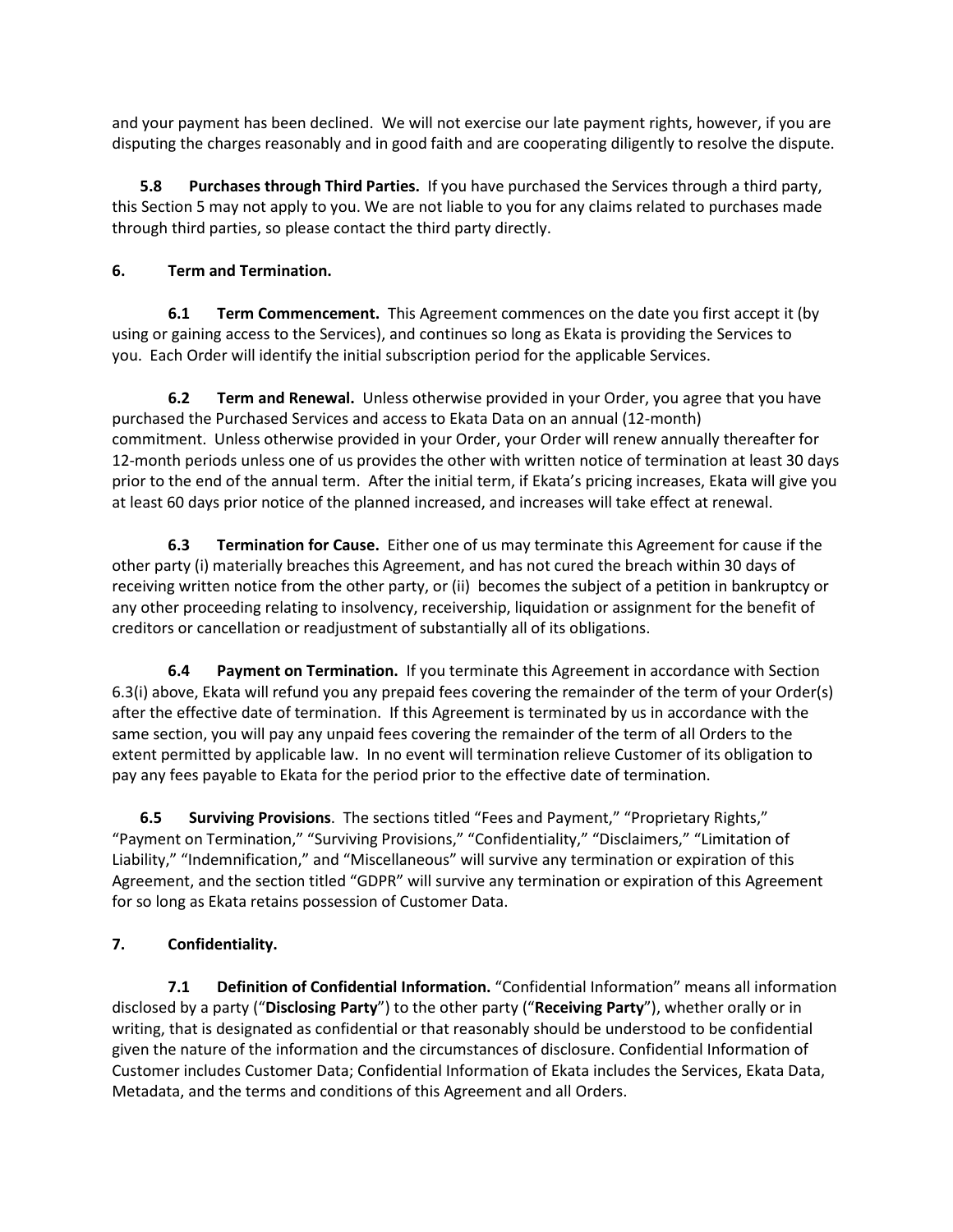Confidential Information does not include any information that (i) is or becomes generally known to the public without the Receiving Party's breach of any obligation hereunder, (ii) was known to the Receiving Party prior to its disclosure by the Disclosing Party without breach of any obligation owed to the Disclosing Party, (iii) is received from a third party without breach of any obligation owed to the Disclosing Party, or (iv) was independently developed by the Receiving Party.

**7.2 Protection of Confidential Information.** The Receiving Party will use the same degree of care that it uses to protect the confidentiality of its own confidential information of similar kind, but not less than reasonable care, and will not use any Confidential Information of the Disclosing Party for any purpose outside the scope of this Agreement. Except as otherwise authorized by the Disclosing Party in writing, the Receiving Party will limit access to Confidential Information of the Disclosing Party to those employees, contractors and agents who need access for purposes consistent with this Agreement. Neither party will disclose the terms of this Agreement or any Order to any third party other than its Affiliates (who are bound by all obligations hereunder), and legal counsel and accountants who are bound by professional obligations of confidentiality.

**7.3 Compelled Disclosure.** The Receiving Party may disclose Confidential Information of the Disclosing Party if compelled by law or regulation, provided the Receiving Party gives the Disclosing Party prior notice of the compelled disclosure (to the extent legally permitted) and reasonable assistance, at the Disclosing Party's cost, if the Disclosing Party wishes to contest the disclosure. If the Receiving Party is compelled by law to disclose the Disclosing Party's Confidential Information as part of a civil proceeding to which the Disclosing Party is a party, and the Disclosing Party is not contesting the disclosure, the Disclosing Party will reimburse the Receiving Party for its reasonable cost of compiling and providing secure access to that Confidential Information.

# **8. Representations and Warranties.**

**8.1 Representations.** Each party represents that it has validly entered into this Agreement and has the legal power to do so.

**8.2 Ekata Warranties.** During the term of this Agreement, we will not materially decrease the overall security of the Services or the overall functionality of the Services purchased by you in any Order. For any breach of the warranties contained in this section 8.2, your exclusive remedies are those described in the "Termination for Cause" and "Payment on Termination" sections.

**8.3 Disclaimers.** Ekata does not represent or endorse the accuracy, completeness, or reliability of any Ekata Data or other information displayed, uploaded, or distributed through the Services. Except as expressly provided herein, the Ekata Data and Services are distributed "as is" and "as available" without warranties of any kind.

EXCEPT AS EXPRESSLY PROVIDED HEREIN, TO THE FULLEST EXTENT PERMISSIBLE UNDER APPLICABLE LAW, EKATA AND ITS AFFILIATES AND LICENSORS DISCLAIM ALL WARRANTIES OF ANY KIND, WHETHER EXPRESS, IMPLIED, STATUTORY OR OTHERWISE, AND SPECIFICALLY DISCLAIM ALL IMPLIED WARRANTIES, INCLUDING IMPLIED WARRANTIES OF NON-INFRINGEMENT, MERCHANTABILITY, FITNESS FOR A PARTICULAR PURPOSE, OR THOSE ARISING FROM A PARTICULAR COURSE OF DEALING OR USAGE OR TRADE. NO INFORMATION OR ADVICE PROVIDED BY EKATA, ITS AFFILIATES, OR BY ITS EMPLOYEES, CONTRACTORS OR AGENTS, SHALL CREATE ANY WARRANTY NOT EXPRESSLY PROVIDED HEREUNDER.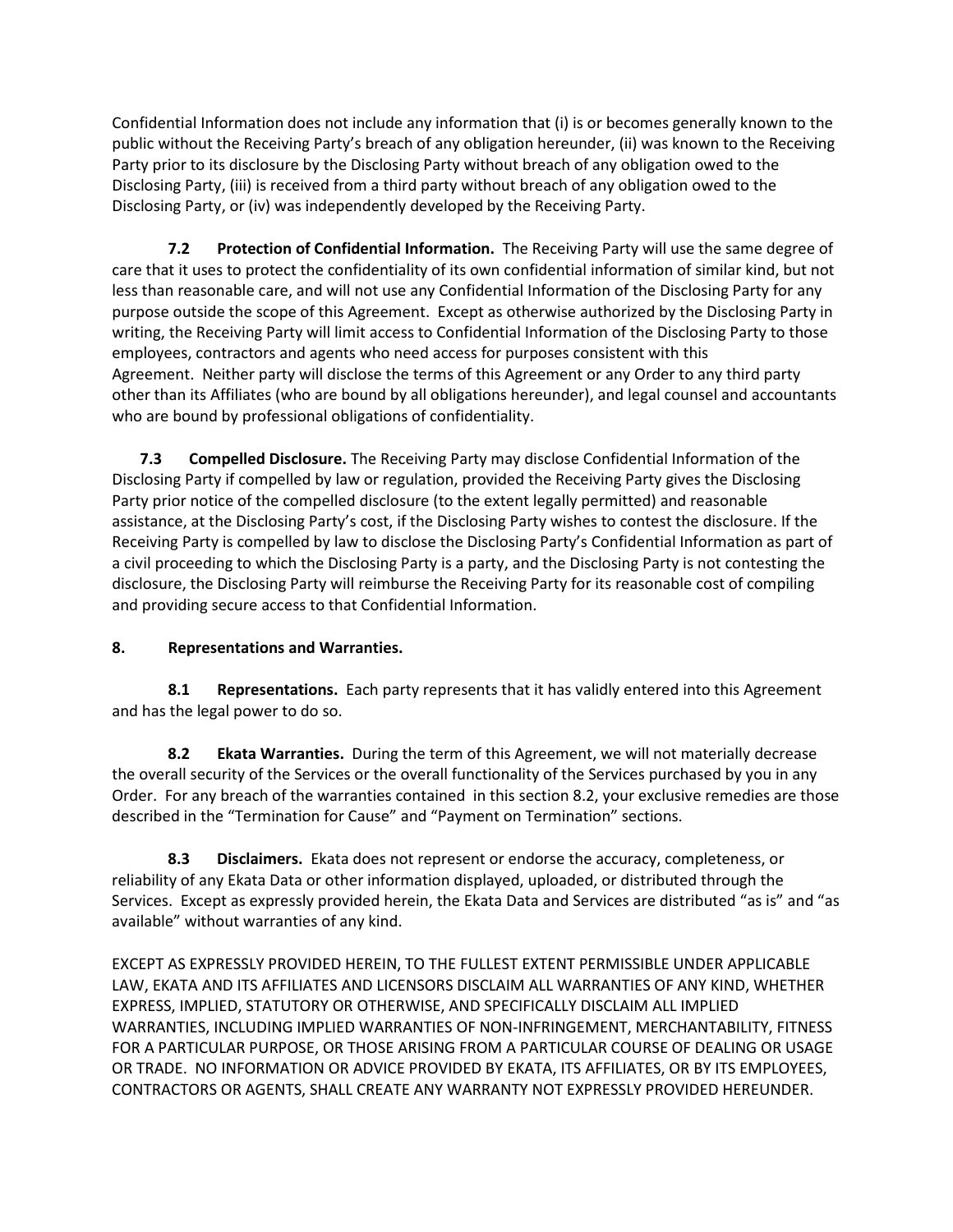#### **9. Indemnification and Defense.**

**9.1 Indemnification by Us.** We will defend you and your Affiliates against any claim, demand, or proceeding made or brought against you by a third party alleging that the Services infringe such third party's patent, copyright, mask work, trademark or trade secret (a "**Claim**"), and will indemnify you from any damages, attorney fees and costs finally awarded as a result of a Claim, provided that you (a) promptly give us written notice of the Claim, (b) give us sole control of the defense and settlement of the Claim (except that we may not settle any Claim unless it unconditionally releases you from all liability), and (c) at our expense, give us reasonable assistance.

If we receive information about an infringement claim related to any of the Services, we may, in our discretion (i) modify the Services so that they are no longer claimed to infringe, (ii) obtain a license for your continued use of your Purchased Service, or (iii) terminate your Order(s) for the allegedly infringing Service with 30 days' prior written notice. We will refund you any prepaid fees covering the remainder of the term of all affected Orders.

These defense and indemnification obligations do not apply if (1) a Claim arises from the use or combination of the Services with software, hardware, data, or processes not provided by Ekata, if the Services or use thereof would not infringe without such combination; (2) a Claim arises from Services under an Order for which there is no charge; or (3) a Claim arises from your or your Affiliates' breach of this Agreement.

**9.2 Indemnification by You.** You will defend Ekata, its Affiliates, and data providers against any claim, demand, or proceeding made or brought against us by a third party (a) alleging that any Customer Data or your use of Customer Data with the Services infringes or misappropriates such third party's intellectual property rights, or (b) arising from Customer's use of the Services or Ekata Data in an unlawful manner or in violation of the Agreement or Order (a "**Claim Against Ekata**"), and will indemnify us from any damages, costs and attorney fees finally awarded as a result of a Claim Against Ekata, provided that Ekata (c) promptly gives you written notice of the Claim Against Ekata, (d) gives you sole control of the defense and settlement of the Claim Against Ekata (except that you may not settle any Claim Against Ekata unless it unconditionally releases us from all liability), and (e) at your expense, gives you reasonable assistance. Customer's defense and indemnification obligations do not apply if a Claim Against Ekata arises from Ekata's breach of this Agreement or any Orders.

**9.3 Exclusive Remedy.** This Section 9 states the indemnifying party's sole liability to, and the indemnified party's exclusive remedy against, the other party for any third-party claim described in this section.

## **10. Limitation of Liability.**

**10.1 Limitation of Liability.** IN NO EVENT SHALL THE AGGREGATE LIABILITY OF EITHER PARTY ARISING OUT OF OR RELATED TO THIS AGREEMENT EXCEED THE TOTAL AMOUNT PAID BY CUSTOMER AND ITS AFFILIATES FOR THE SERVICES GIVING RISE TO THE LIABILITY IN THE TWELVE MONTHS PRECEDING THE FIRST INCIDENT OUT OF WHICH THE LIABILITY AROSE. THE FOREGOING LIMITATION WILL APPLY WHETHER AN ACTION IS IN CONTRACT OR TORT AND REGARDLESS OF THE THEORY OF LIABILITY, BUT WILL NOT LIMIT CUSTOMER'S AND ITS AFFILIATES' PAYMENT OBLIGATIONS UNDER THE "FEES AND PAYMENT" SECTION.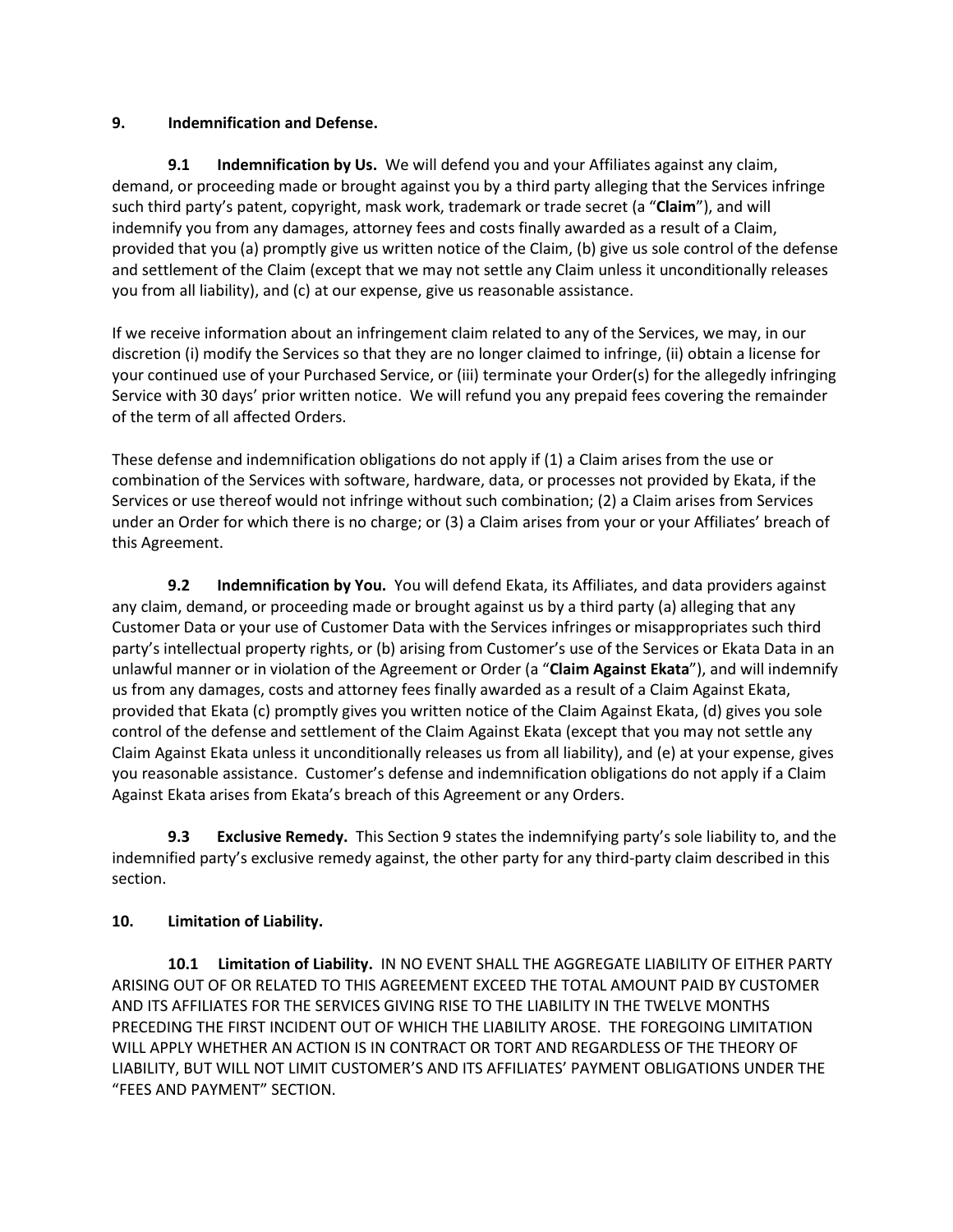**10.2 No Consequential Damages.** TO THE MAXIMUM EXTENT PERMITTED BY APPLICABLE LAW, NEITHER PARTY SHALL BE LIABLE TO THE OTHER FOR ANY INDIRECT, INCIDENTAL, SPECIAL, CONSEQUENTIAL, BUSINESS INTERRUPTION, OR PUNITIVE DAMAGES, OR ANY LOSS OF PROFITS OR REVENUES, WHETHER INCURRED DIRECTLY OR INDIRECTLY, OR ANY LOSS OF DATA, USE, GOODWILL, OR OTHER INTANGIBLE LOSSES, EVEN IF A PARTY OR ITS AFFILIATES HAVE BEEN ADVISED OF THE POSSIBILITY OF SUCH DAMAGES, OR IF A PARTY'S OR ITS AFFILIATES' REMEDY OTHERWISE FAILS OF ITS ESSENTIAL PURPOSE.

# **11. Modifications.**

**11.1 Ekata Services**. We may change, suspend or discontinue any aspect of our products and services at any time, including the availability of any feature, database, or content. If a change would have a material adverse effect on your use of the Services, we will provide you at least 30 days' notice, and if you disagree with the change, your exclusive remedy is to terminate the Agreement by providing ten business days' written notice to us, and to stop using Ekata's products and services.

# **12. Miscellaneous.**

**12.1. Notices.** We may provide you notice of changes or any other matter by displaying notices to you generally through the Ekata web site or customer portal or, at our option, by using any contact information you have provided to us. You agree that notice by the foregoing means shall be deemed complete when posted by Ekata or transmitted to you. All legal notices to Ekata shall be delivered in writing and must be sent by either overnight courier or certified mail, return receipt requested to:

Ekata, Inc. Attn: Legal Department 1301 Fifth Avenue, Suite 1600 Seattle, WA 98101 with a copy (which shall not constitute notice) to: legal@ekata.com.

**12.2 Time Limitation on Claims and Causes of Action.** You agree that regardless of any statute or law to the contrary, any claim or cause of action arising out of or related to this Agreement or your use of the Services and Ekata Data must be filed within one year after such claim or cause of action arose. Any claim not filed within the foregoing one-year period shall be forever barred.

**12.3 Governing Law, Venue.** This Agreement and your use of the Services and Ekata Data shall be governed by and construed in accordance with, the laws of the state of Washington as they apply to agreements made and solely performed therein. You irrevocably consent and waive all objections to personal jurisdiction and venue in the state and federal courts located in King County, Washington, USA, exclusively, for any action arising out of or relating to this Agreement, Ekata, the Services, and the Ekata Data.

**12.4 Third-Party Beneficiaries.** Except when Ekata's data providers are specifically referenced, there are no third-party beneficiaries under this Agreement.